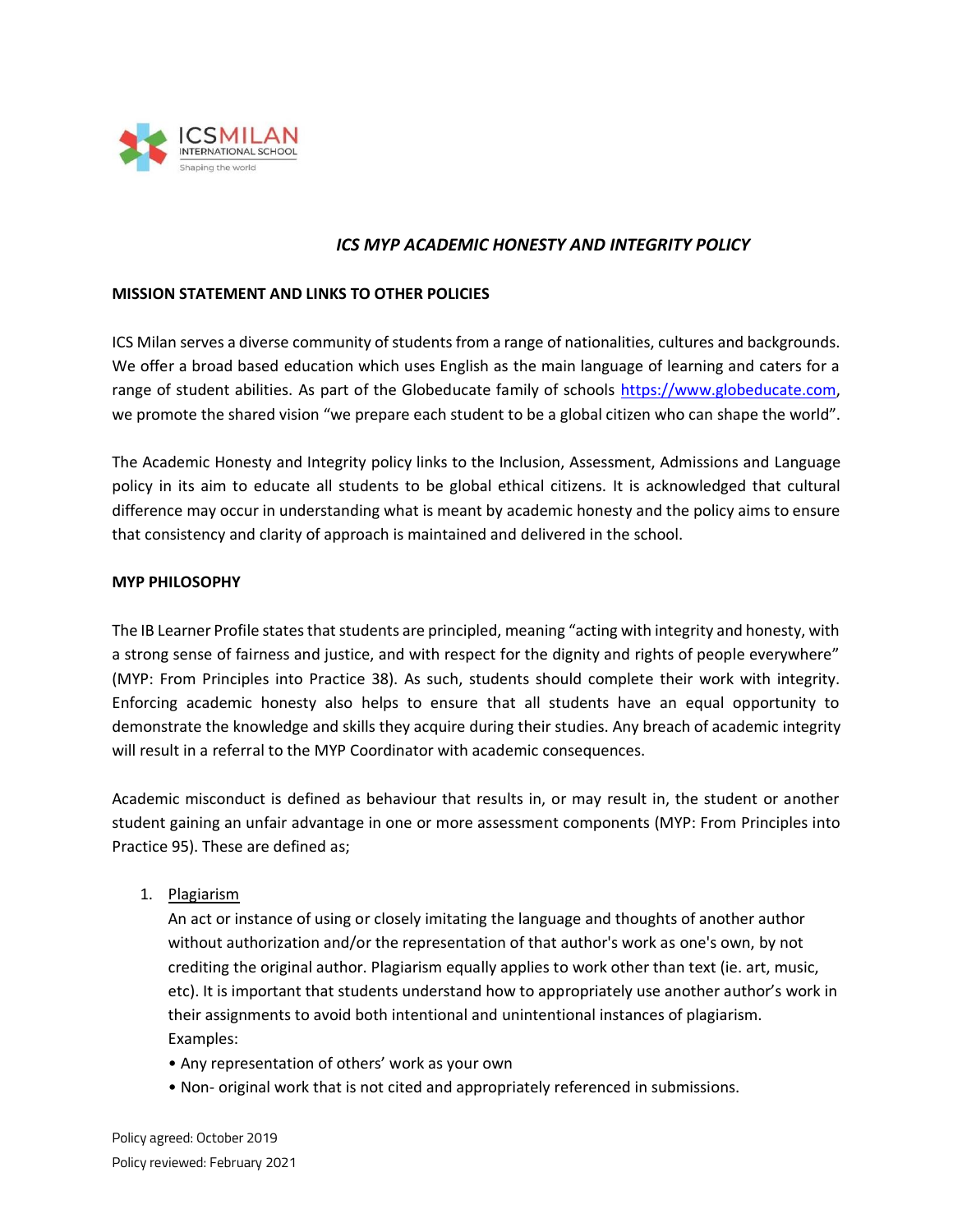- Copying information from a book or a website.
- Misuse of quotation marks, paraphrasing, and in text citations makes authorship unclear.
- Using online language translators unless explicitly allowed.

# 2. Collusion

Supporting malpractice by another student, including allowing one's work to be accessed or copied or submitted for assessment by another student. Examples:

• Helping someone else cheat both deliberately and through support.

• Allowing your work to be copied and/or submitted by another student. • Representing significantly unequal work as an equal collaboration. Collusion is to be contrasted with collaboration, which we define as multiple students actively engaged during the course as well as in the creation of a product per the assignment guidelines.

# 3. Duplication of Work

Submission of the same work, for different assessment components or curriculum components. All assignments should be created newly for the course or assessment unless discussed with the teacher in advance.

4. Unfair Practice

This is defined as any action that gains a student an unfair academic advantage. Examples:

- Falsifying records
- Falsifying data
- Sharing passwords, using unauthorized material
- Disclosing information about assessments
- Altering grades

## **Roles and Responsibility in Supporting Academic Integrity**

## **RESPONSIBILITIES OF THE TEACHER:**

- Communicate appropriate collaboration versus collusion with each assignment.
- Teach a recognized citation convention for written and unwritten works.
- Teach basic note taking skills
- Teach how to write bibliographies
- Demonstrate and model academic honesty in presentations, etc.
- Report and record academic dishonesty.
- Ensure all students are aware of what constitutes cheating
- Assure students in your class understand that when they submit a task as their own, they are representing that have not received nor given aid on assignments or assessments.

• Communicate with students, parents, counselors, administrators, with concerns and malpractice offenses.

Policy agreed: October 2019 Policy reviewed: February 2021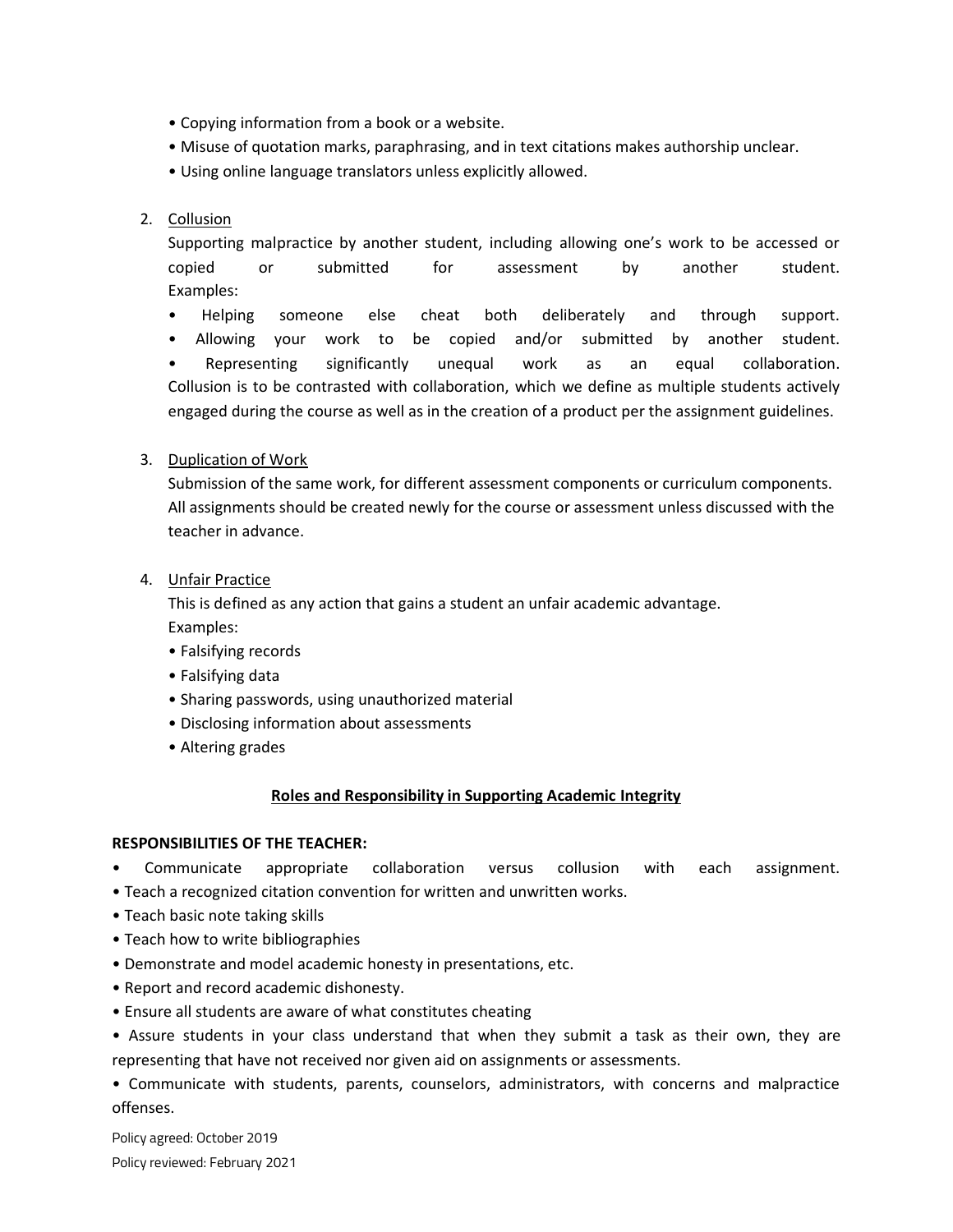• Teachers, administrators, and counselors involve students in reflection/discussion in the instance of malpractice.

• Teacher must record student's name and details of the assessment will be recorded on a central middleschool spreadsheet.

## **RESPONSIBILITIES OF THE STUDENT:**

The academically honest student: DOES

- •Acknowledge help from parents, older students and friends;
- •Acknowledge the source of direct quotations;
- •Acknowledge information taken from books, CD-ROMs and the Internet;
- •Acknowledges reference materials in a bibliography;
- •Knows what constitutes cheating and abides by the rules;
- •Follow all exam rules.
- Confirm understanding of academic honesty with signature on Code of Conduct form each year.
- Report malpractice violations to a trusted school employee.
- Work to produce authentic work
- Understand that putting name on assignment certifies it as your own work, cited appropriately.

• Complete the reflection process with your teacher if an incident occurs, whether it is intentional or unintentional.

- Understand proper citation expectations for assignments.
- Ask for guidance when you are unsure.

### DOES NOT

- •Use notes during a test unless allowed by a teacher;
- •Copy from another student during a test;
- •Copy from the homework of another student;
- •Hand in work as his/her own that has been copied;
- •Do homework for another student;
- •Give another student his/her own work to copy.

### **RESPONSIBILITIES OF SLT:**

- Support academic honesty policy and investigate all counselor/teacher reports of malpractice.
- Ensure that all staff, students, and parents understand definitions, responsibilities, and repercussions.
- Ensure the academic honesty policy is applied consistently throughout the school.
- Provide staff development and guidance on academic writing and referencing systems that are available.
- Maintain an account with plagiarism detection service (only secondary school).
- Provide teachers with material to guide students in maintaining academic honesty.
- Investigation of malpractice.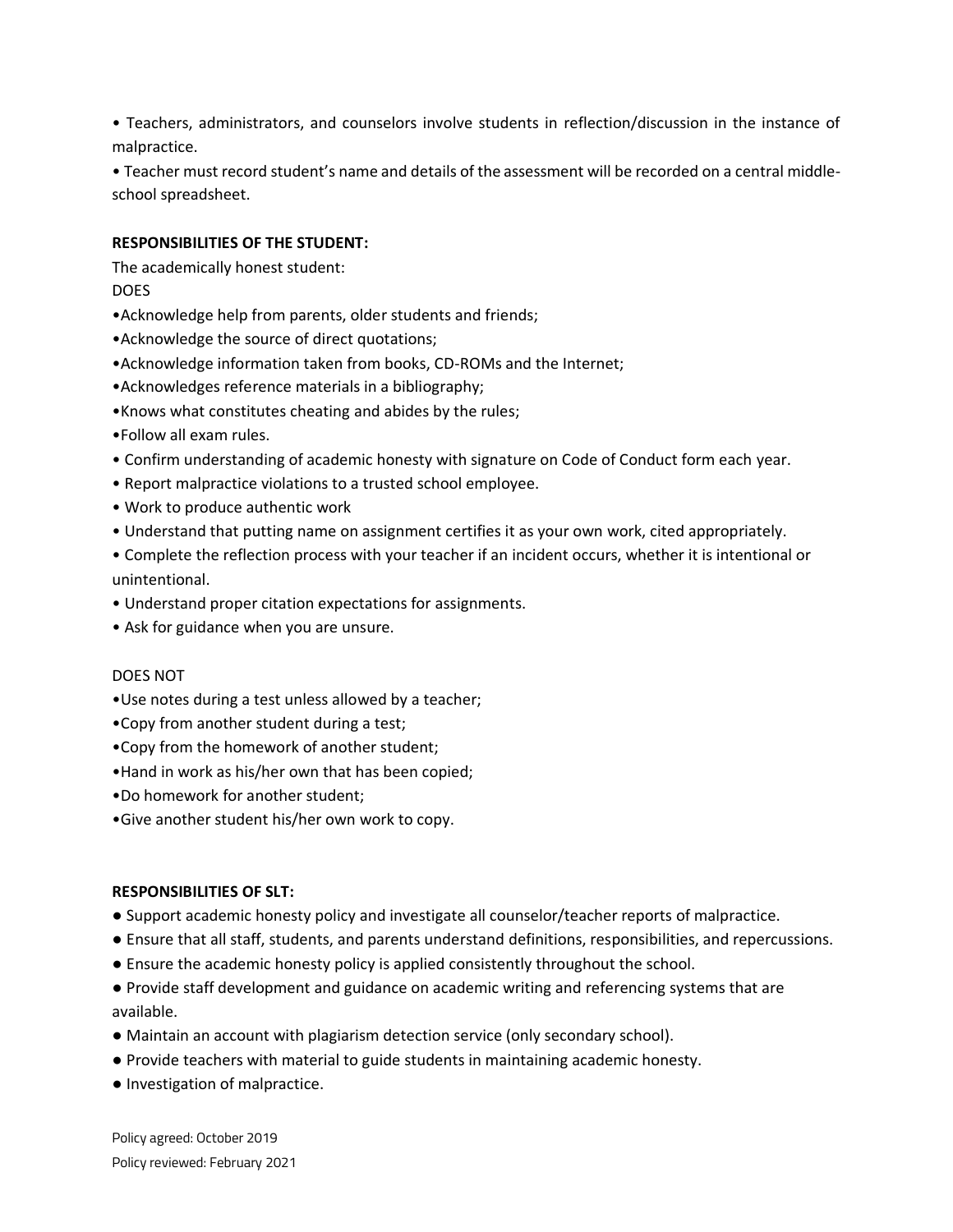● Make parent and student contact to reflect on malpractice incidents.

## **RESPONSIBILITIES OF PARENTS/OUTSIDE SUPPORT WORKERS:**

- Encourage your child to practice academic honesty.
- Encourage your child to cultivate a culture of academic honesty in school.

● Address concerns of academic misconduct/malpractice with your student and school personnel if necessary.

# **PROCEDURE FOR CONSEQUENCES.**

•Plagiarism or instances of academic dishonesty will be dealt with in the following way;

*First time – When the student is caught plagiarising for the first time, he or she must repeat the assignment or complete an equivalent assignment.* In addition, the concerned teacher will write an email to the student's parents outlining the incident and how it has been dealt with. The teacher will copy email to the MYP coordinator and it will be retained on the student's file.

*Second time – When a student is caught plagiarising for a second time, a lunchtime reflection will be complete with the MYP Coordinator. A failing grade will be given for the assignment and the student will be asked to rewrite an assignment, but on a different topic where and if this is possible.*  In addition, MYP coordinator will write an email to the student's parents outlining the incident and how it has been dealt with. A copy of the email will be retained on the student's file.

*Third time – When a student is caught plagiarising for a third time, an interview process will be in place with the student, parents, MYP Coordinator and the Deputy Principal for academic issues.*  Minutes of this interview will be retained on the student's file.

# *Having a record of three consecutive incidents of plagiarism in a school year has serious consequences .*

•If there are multiple incidents of Academic Dishonesty, this may place the students MYP Certificate at risk and the MYP Coordinator may have to inform the IB of any such instances.

•Subsequent instances of academic dishonesty will put at risk the student's place in the school.

# **GOOD PRACTICE**

• Make sure that information you have used is acknowledged in the body of the text and is fully listed in the bibliography using the referencing style agreed with your teacher.

Policy agreed: October 2019 Policy reviewed: February 2021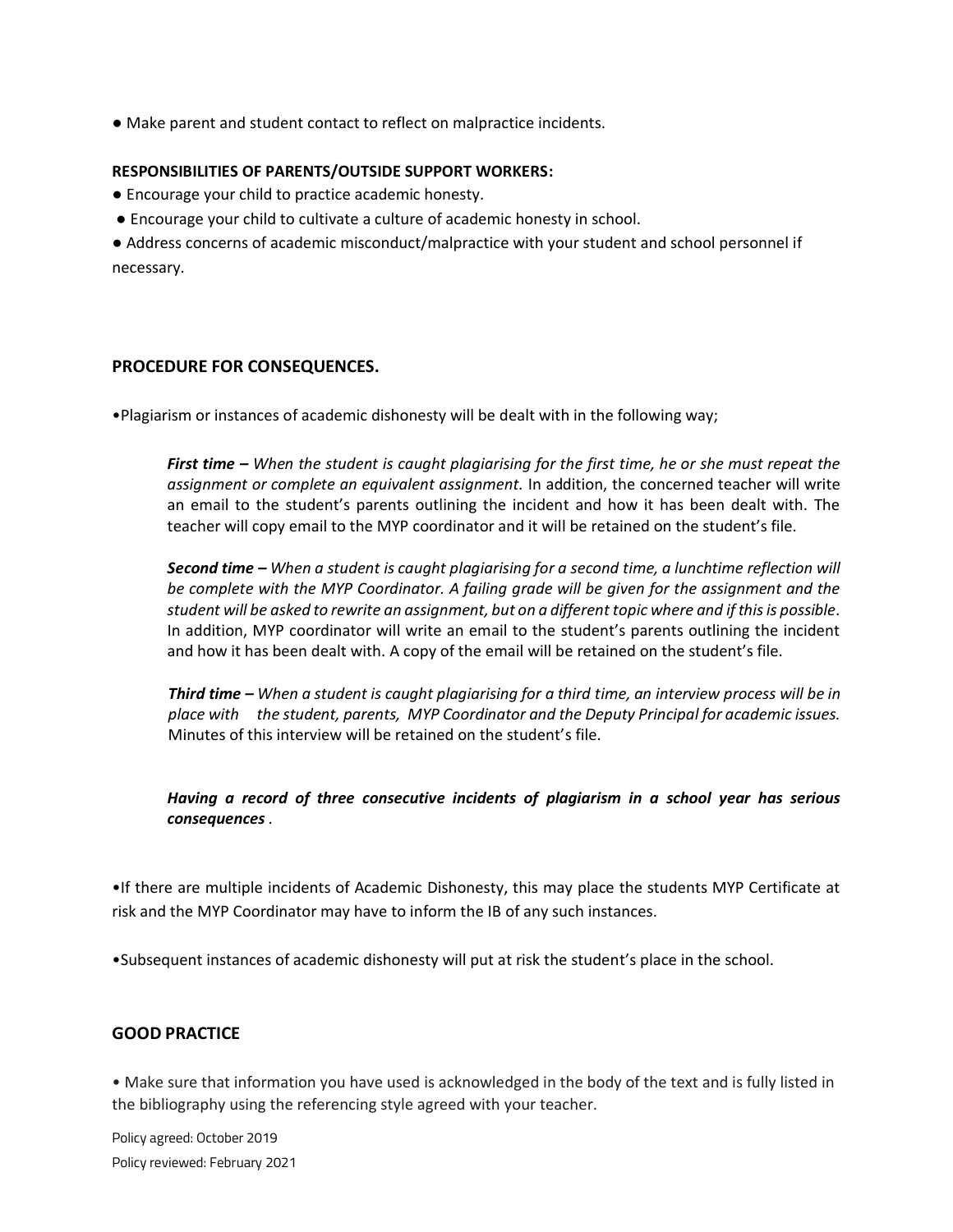• Cite your sources so that readers can find them; if you cannot state the origin of the source it is probably better not to use it.

The IB has no means of knowing whether an act of academic misconduct was deliberate or not. For these reasons, a student's intent cannot be taken into account if the IB investigates an alleged breach.

## **ACKNOWLEDGING THE WORK OF OTHERS**

Make clear which words, ideas, images and works are not your own (including maps, charts, musical compositions, movies, computer source codes and any other material).

- Give credit for copied, adapted and paraphrased material.
- When using text, make clear where the borrowed material starts and finishes.

• All sources cited in the text must also be listed in the bibliography (or reference list/ list of works cited) and all sources listed in the bibliography (or reference list/list of works cited) must be cited in the text.

#### **REFERENCES, CITATIONS AND BIBLIOGRAPHIES.**

At ICS Milan, 2 different citation systems are used, MLA- Modern Language Association (most subjects), and APA, American Psychological Association. (Science). All subject teachers will go through the formatting with their class, giving examples and opportunities to practise the formats. There are also many Apps which can be used to help collect references during completion of work. However, it is the student's responsibility to double check the final references- not the computer!

Please find below some examples of MLA.

#### **EXAMPLES OF MLA REFERENCING.**

There are many online websites available which detail the layout and structure for the MLA referencing system which is used for several subjects in the MYP including, <https://www.bibme.org/mla>

The following examples are taken from that website.

#### **Common examples of MLA include:**

#### **For books-**

Shelley, Mary. *Frankenstein*. Lackington, Hughes, Harding, Mavor & Jones, 1818.

Two authors for a book-

Smith, John, and Bob Anderson. *The Sample Book*. Books For Us, 2017.

### **E-book found on the internet-**